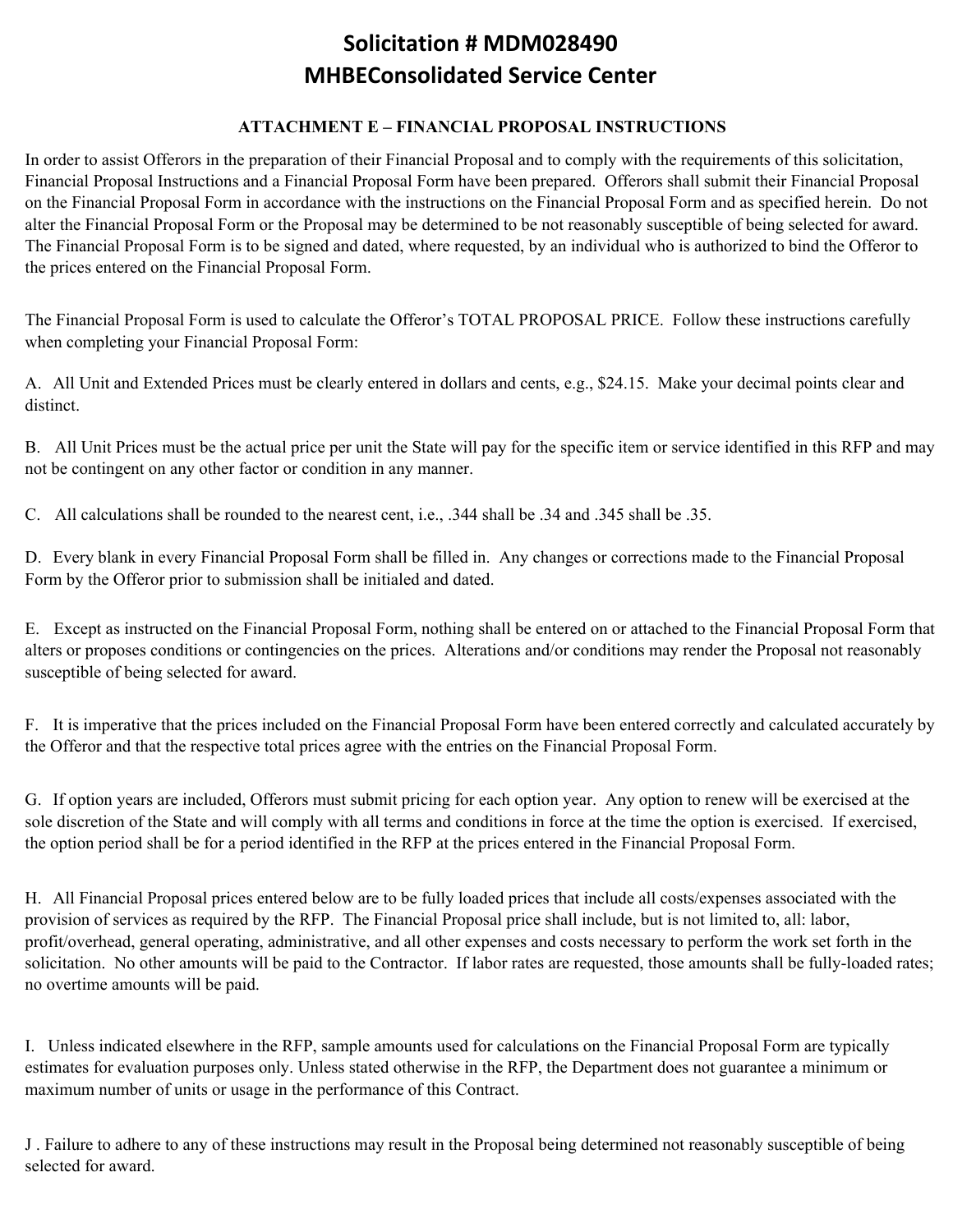## **Solicitation # MDM028490 MHBEConsolidated Service Center**

| ATTACHMENT E - FINANCIAL PROPOSAL<br>CONSOLIDATED SERVICE CENTER RFP # BPM028490                                                       |                                                |                                                |                                                |                                                       |                                                              |  |
|----------------------------------------------------------------------------------------------------------------------------------------|------------------------------------------------|------------------------------------------------|------------------------------------------------|-------------------------------------------------------|--------------------------------------------------------------|--|
| Base Contract is 3 Years plus One 2-Year Renewal Option                                                                                |                                                |                                                |                                                |                                                       |                                                              |  |
| <b>Description</b>                                                                                                                     | <b>Monthly Cost Base</b><br><b>Term Year 1</b> | <b>Monthly Cost Base</b><br><b>Term Year 2</b> | <b>Monthly Cost Base</b><br><b>Term Year 3</b> | <b>Monthly Cost</b><br><b>Option Year 1 of 2</b>      | <b>Monthly Cost</b><br><b>Option Year 2 of 2</b>             |  |
| Operational Fixed Fee*                                                                                                                 | \$                                             | \$                                             | \$                                             | S                                                     | \$                                                           |  |
| Total Per Year (Monthly<br>Cost x 12)                                                                                                  | \$                                             | \$                                             | \$                                             | \$                                                    | S                                                            |  |
| <b>Contract Total-</b><br><b>Operational Fixed Fee</b>                                                                                 | \$                                             |                                                |                                                |                                                       |                                                              |  |
| <b>Description</b>                                                                                                                     | <b>Unit Cost Base</b><br><b>Term Year 1</b>    | <b>Unit Cost Base</b><br><b>Term Year 2</b>    | <b>Unit Cost Base Term</b><br>Year 3           | <b>Unit Cost Option</b><br>Year 1 of 2-year<br>Option | <b>Unit Cost Option</b><br>Year 2 of 2-year<br><b>Option</b> |  |
| TIER I - Fixed Unit Price                                                                                                              |                                                |                                                |                                                |                                                       |                                                              |  |
| per Call**                                                                                                                             | \$                                             | \$                                             | \$                                             | \$                                                    | \$                                                           |  |
| TIER II - Fixed Unit                                                                                                                   |                                                |                                                |                                                |                                                       |                                                              |  |
| Price per Call**<br>Live Chat - Fixed Unit                                                                                             | \$                                             | \$                                             | \$                                             | \$                                                    | \$                                                           |  |
| Price per Contact                                                                                                                      | \$                                             | \$                                             | \$                                             | \$                                                    | \$                                                           |  |
| <b>Estimated Total Per Year</b><br>(Based on 45,000 average<br>calls Tier I offered per<br>month***)<br>(Unit<br>$Cost * 12 * 45,000$  | S                                              | \$                                             | $\mathcal{S}$                                  | S                                                     | S                                                            |  |
| <b>Estimated Total Per Year</b><br>(Based on 45,000 average<br>calls Tier II offered per<br>month***)<br>(Unit<br>$Cost * 12 * 45,000$ | \$                                             | \$                                             | \$                                             | S                                                     | \$                                                           |  |
| <b>Estimated Total Per Year</b><br>(Based on 3,000 average<br>live chats per month<br>(Unit Cost*12*36,000)                            | \$                                             | \$                                             | $\mathcal{S}$                                  | \$                                                    | \$                                                           |  |
| <b>Contract Total - Fixed</b><br><b>Unit Price per Call</b>                                                                            | \$                                             |                                                |                                                |                                                       |                                                              |  |
|                                                                                                                                        |                                                |                                                |                                                |                                                       |                                                              |  |
| Total Evaluated Proposed Price - 5 Years (Contract Total Operational Fixed Fee + Contract Total Fixed Unit<br>Price per Call)          |                                                |                                                |                                                |                                                       | \$                                                           |  |

**\* Operational Fixed Fee -** A monthly payment for fixed and pass-through costs. Fixed costs to include facilities, infrastructure, equipment, security system monitoring, key personnel, and financial and administrative support staff. Pass-through costs to include telephony line, circuit usage, telephony system and platform costs, workforce management and reporting, and other operational software.

**\*\* Fixed Unit Price per Call -** A fixed cost per handled call to include customer service representatives, team leads, supervisors, internal escalated team members, training, and quality assurance. Handled call is defined as a call where a CSR and a consumer interact for a period of 30 seconds or more. It does not include dropped calls less than 30 seconds, dead air or abandoned calls. Pricing proposal should assume an average handle time of 11 minutes per call.

Please note this number of calls is for evaluation purposes only and does not represent actual call volume.